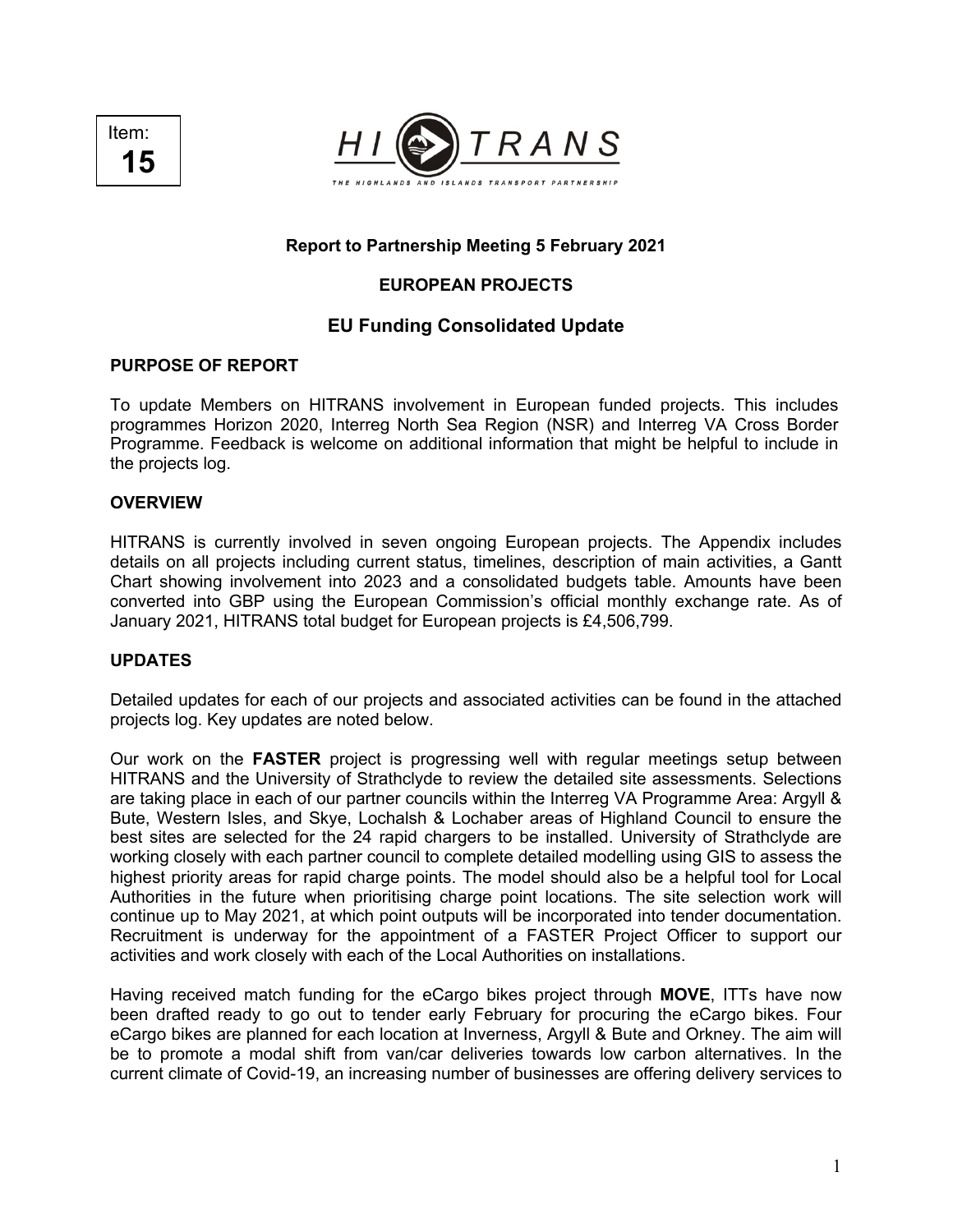get goods to customers. Our aim is to offer eCargo bikes as a sustainable, physically distanced and economically productive alternative, in addition to a number of other use cases.

HITRANS has also been working on the **Horizon 2020** Green Deal programme on the topic 'Green airports and ports as hubs for sustainable and smart mobility'. The topic addresses innovative concepts and solutions for airports and ports to reduce transport GHG emissions and increase contributions to mitigating climate change. Projects are expected to commence at the end of 2021 with a duration of up to 5 years. HITRANS secured involvement in three bids, submitted in January, at a funding rate of 100% (plus an additional 25% towards indirect costs). Outcomes on applications are expected by June.

#### **COVID-19 / PROJECT EXTENSIONS**

Several projects have now received extensions for activities and expenditure as a result of Covid-19. The attached Gantt Chart shows the addition of project extensions with most projects now extending into 2022 and some into 2023.

In addition, a number of programmes are launching funding rounds for extensions of existing projects to enable them to perform new activities and/or include new partners. Extensions are possible up to the end of June 2023. HITRANS is exploring the potential for these extensions for new activities in several of the North Sea Region projects, as well as joining an existing project in the Interreg North West Europe programme.

#### **RISK REGISTER**

RTS Delivery Impact – Positive

Comment – HITRANS EU project work supports several RTS objectives, particularly in the field of low carbon transport.

Policy Impact – Positive

Comment – HITRANS EU project work supports broader policy work in a variety of ways, including making areas better connected and rural areas more accessible, and conducting research to assist with policy development.

Financial Impact – Positive

Budget line and value – HITRANS EU projects bring large investments to the area at attractive intervention rates, ranging from 50%-100%.

**Equality** Impact – Positive

Comment – A large proportion of EU project work is targeted at improving the availability and accessibility of transport services in the HITRANS area, such as increasing the number of publicly available charge points, trialling new transport services in rural areas and introducing low carbon transport services.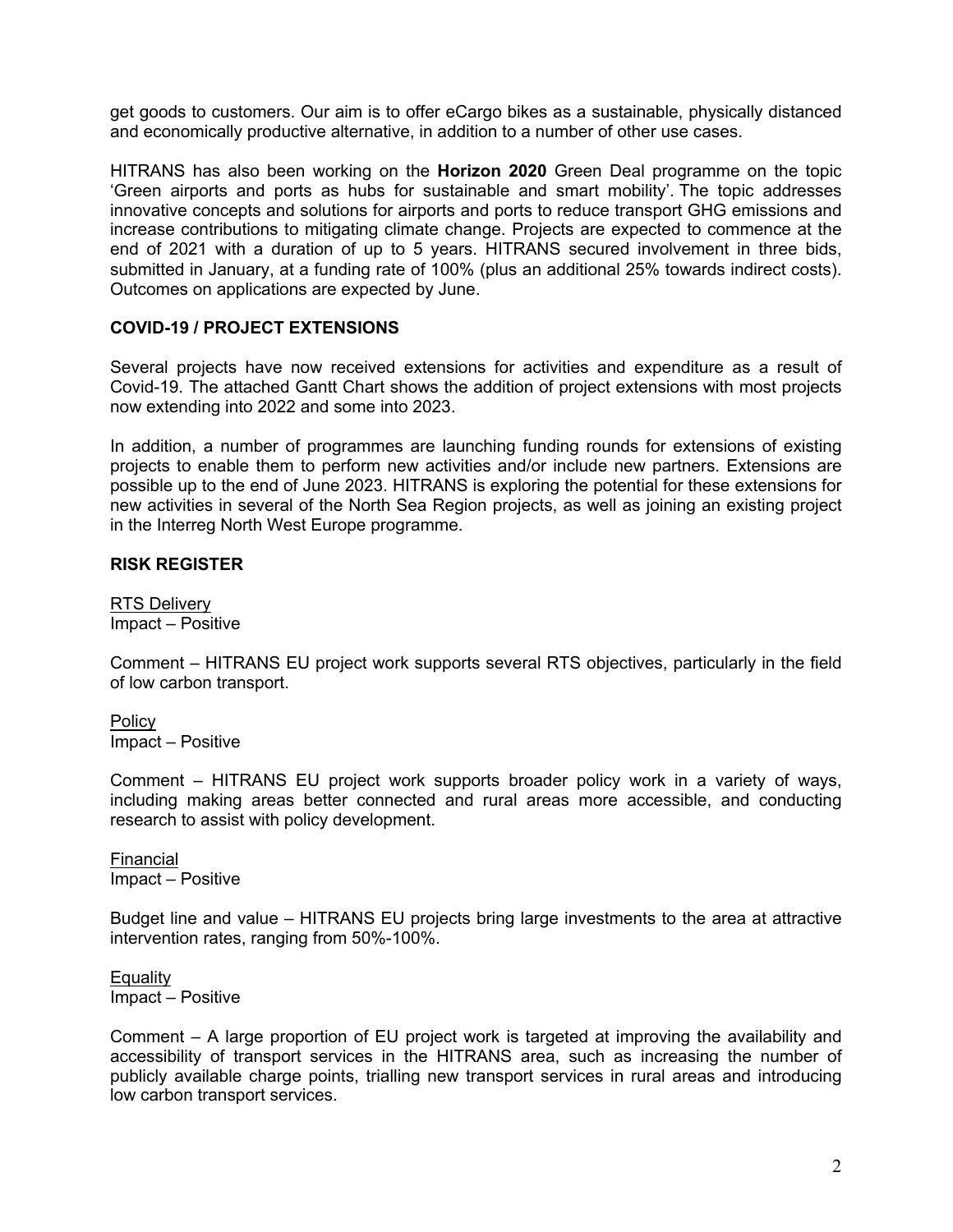### **RECOMMENDATION**

Members are asked to:-

1. Note the report.

| <b>Report by:</b> | Jayne Golding                      |
|-------------------|------------------------------------|
| Designation:      | <b>Projects and Policy Officer</b> |
| Date:             | 26 <sup>th</sup> January 2021      |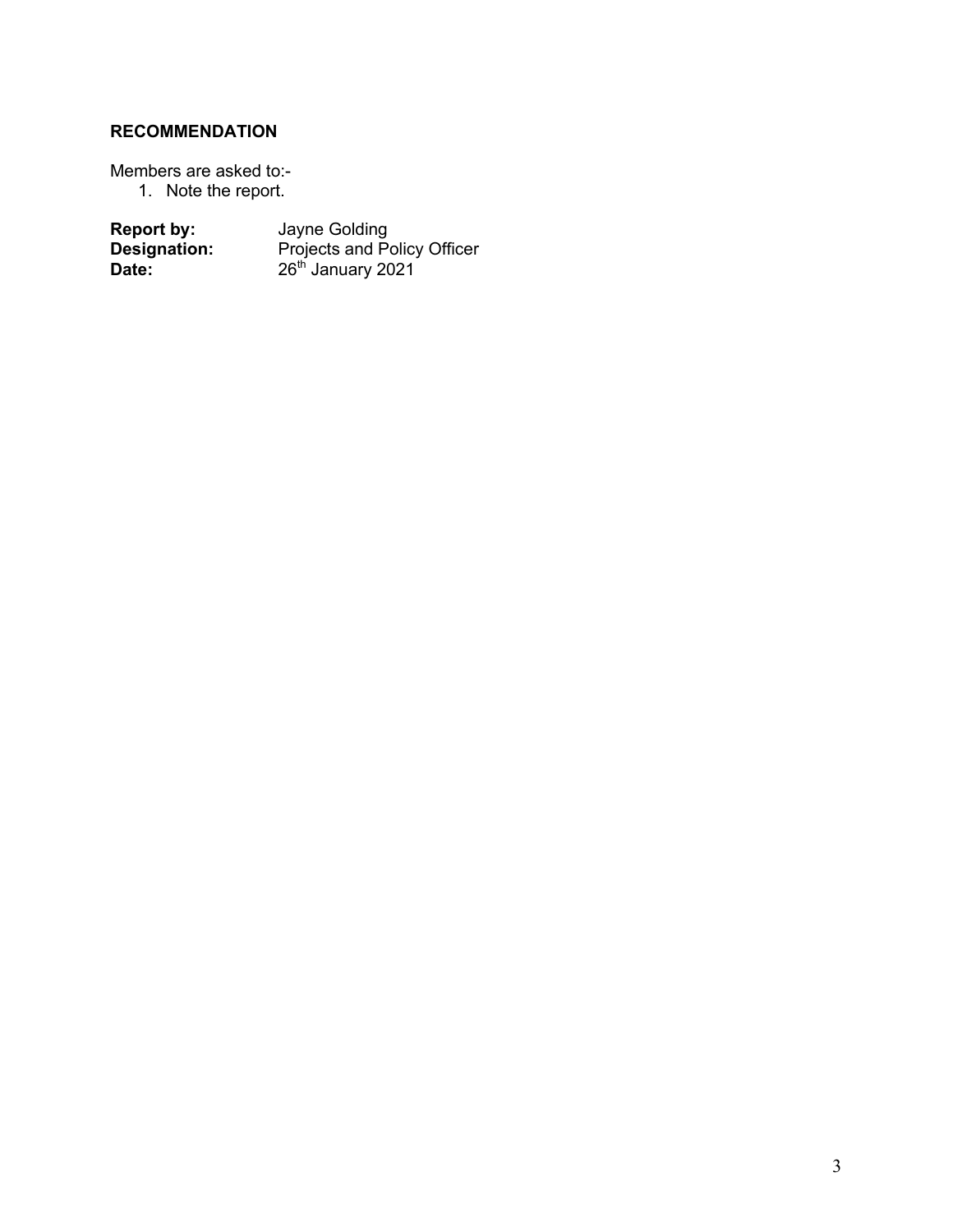### HITRANS European Projects Log

### *Approved Projects*

| <b>Project Title</b> | <b>Description</b>                                                                                       | Programme                                          | <b>Status</b>          | <b>Timeline</b>                                                                  | <b>HITRANS Activities</b>                                                                                                                                                                                                                                                                                                                                                                                                                                                                                                                                                                                                                                                                                                                                                                                                                                                                                                                                                                                                                                                                                                                                                                                                                                                                                                                                                                                                                                         | Lead  |
|----------------------|----------------------------------------------------------------------------------------------------------|----------------------------------------------------|------------------------|----------------------------------------------------------------------------------|-------------------------------------------------------------------------------------------------------------------------------------------------------------------------------------------------------------------------------------------------------------------------------------------------------------------------------------------------------------------------------------------------------------------------------------------------------------------------------------------------------------------------------------------------------------------------------------------------------------------------------------------------------------------------------------------------------------------------------------------------------------------------------------------------------------------------------------------------------------------------------------------------------------------------------------------------------------------------------------------------------------------------------------------------------------------------------------------------------------------------------------------------------------------------------------------------------------------------------------------------------------------------------------------------------------------------------------------------------------------------------------------------------------------------------------------------------------------|-------|
| <b>Smart Cities</b>  | 50/50 partnership with<br>The Highland Council to<br>deliver the Smart Cities<br>programme for Inverness | European<br>Regional<br>Development<br>Fund (ERDF) | Ongoing<br>Phase 1 & 2 | 2018-2021<br>(expected to<br>receive an<br>extension to<br>at least<br>March 22) | <b>Smart Cities Projects:</b><br>Phase 1:<br>(Completed) Supply & Install of Smart Bus Stop Units:<br>Successful installation of approx. 250 smart bus stop units<br>with QR codes<br>(Completed) RTPI Procurement: Improvement of real time<br>passenger travel information in the HITRANS area - Tender<br>was launched on PCS in October 2019 and an award was<br>made in December following supplier interviews<br>(Ongoing) Wireless Mesh Procurement: initial<br>$\overline{\phantom{a}}$<br>procurement awarded by THC Summer 2019 - street<br>related works started Aug 2019<br>Ongoing - delayed) Fair Exchange (previously titled Press<br>$\overline{\phantom{a}}$<br>N' Ride): project to create additional capacity, improved<br>resilience & better maintenance access on the Kyle railway<br>line between Strathcarron & Kyle, with the project funding<br>a new Token Exchange Point near Stromferry. A site<br>meeting was held in October to determine the scope of<br>the physical works. This will inform the paper that will be<br>going to the Network Rail investment panel along with<br>estimates for the signalling design and software changes<br><b>Phase 2 Projects:</b><br>(Ongoing) Vehicle Management System (VMS) & Ferry<br>Information Signs: the proposal has now been approved<br>with a budget of £500,000. Procurement was launched in<br>December for part one of the project $-3$ new ferry<br>information signs in Skye | NM/JG |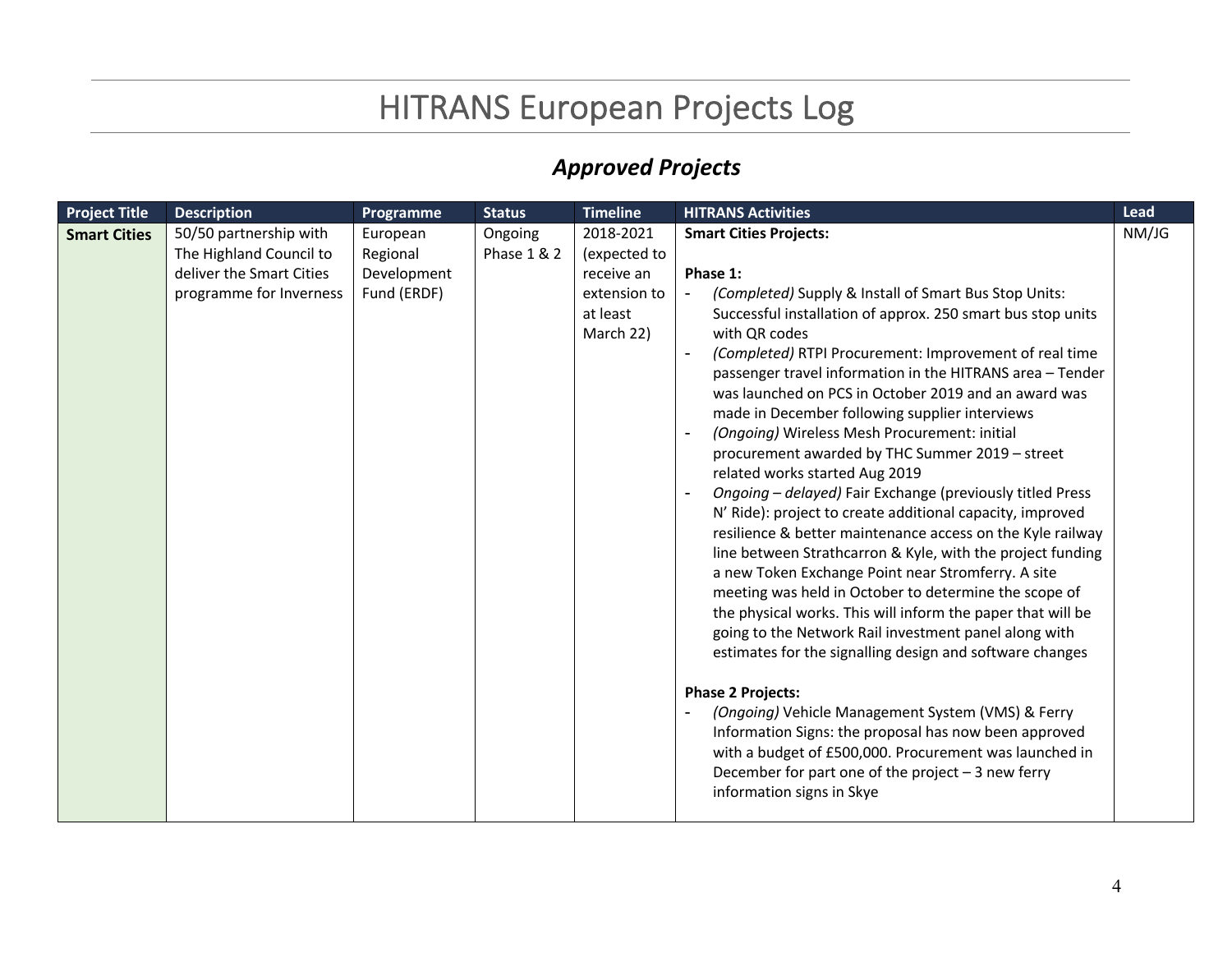| <b>G-PaTRA</b> | Green Passenger                 | <b>Interreg North</b> | Ongoing | Oct 2017 -  | WP3 Accelerating the use of zero emission vehicles and                         | JC/JG |
|----------------|---------------------------------|-----------------------|---------|-------------|--------------------------------------------------------------------------------|-------|
|                | <b>Transport in Rural Areas</b> | Sea Region            |         | June 2021   | vessels:                                                                       |       |
|                |                                 | (NSR)                 |         | (now        | HITRANS is piloting an electric bus in rural Morayshire with<br>$\blacksquare$ |       |
|                | HITRANS are project             |                       |         | extended to | Moray Council for 30 months - services started Jan 2019                        |       |
|                | partners working with           |                       |         | Dec 21)     | Match funding was received from SCSP to launch the<br>$\overline{\phantom{0}}$ |       |
|                | lead partner RGU to             |                       |         |             | service & develop marketing materials - ended Nov 2019                         |       |
|                | accelerate the use of           |                       |         |             | An evaluation of the pilot & associated carbon reduction                       |       |
|                | zero emission vehicles          |                       |         |             | emissions is being completed using results from a metric                       |       |
|                | and vessels in public           |                       |         |             | spreadsheet, capturing passenger numbers, total KM                             |       |
|                | transport                       |                       |         |             | travelled, charge point use and any operational issues                         |       |
|                |                                 |                       |         |             | Due to Covid-19 the route served by the electric bus<br>$\blacksquare$         |       |
|                |                                 |                       |         |             | service was suspended for a period of time, with the bus                       |       |
|                |                                 |                       |         |             | instead being used on the Kingston service which it                            |       |
|                |                                 |                       |         |             | performed well on - it has since resumed its original route                    |       |
|                |                                 |                       |         |             | The final report on the business case for battery-powered                      |       |
|                |                                 |                       |         |             | trains from Wick-Thurso has been produced and is                               |       |
|                |                                 |                       |         |             | available on the HITRANS website - discussion has been                         |       |
|                |                                 |                       |         |             | held with Scottish Enterprise and Transport Scotland about                     |       |
|                |                                 |                       |         |             | extending a possible trial to include a hydrogen fuel cell                     |       |
|                |                                 |                       |         |             | centre car in the train, but further development is on hold                    |       |
|                |                                 |                       |         |             | due to Covid-19                                                                |       |
|                |                                 |                       |         |             | There might be potential to contribute funds towards a                         |       |
|                |                                 |                       |         |             | study on hydrogen for rail being carried out by consultants                    |       |
|                |                                 |                       |         |             | for the Rail Safety and Standards Board, enabling Inverness                    |       |
|                |                                 |                       |         |             | to be considered as a hydrogen hub for fuelling trains                         |       |
|                |                                 |                       |         |             | The e-bike pilots launched in Jan 2020 in Aviemore,                            |       |
|                |                                 |                       |         |             | Grantown-on-Spey and Fort William - the project was                            |       |
|                |                                 |                       |         |             | paused for a period of time due to Covid-19, but the e-                        |       |
|                |                                 |                       |         |             | bikes were offered to key workers as a means of                                |       |
|                |                                 |                       |         |             | transportation and proved extremely popular                                    |       |
|                |                                 |                       |         |             |                                                                                |       |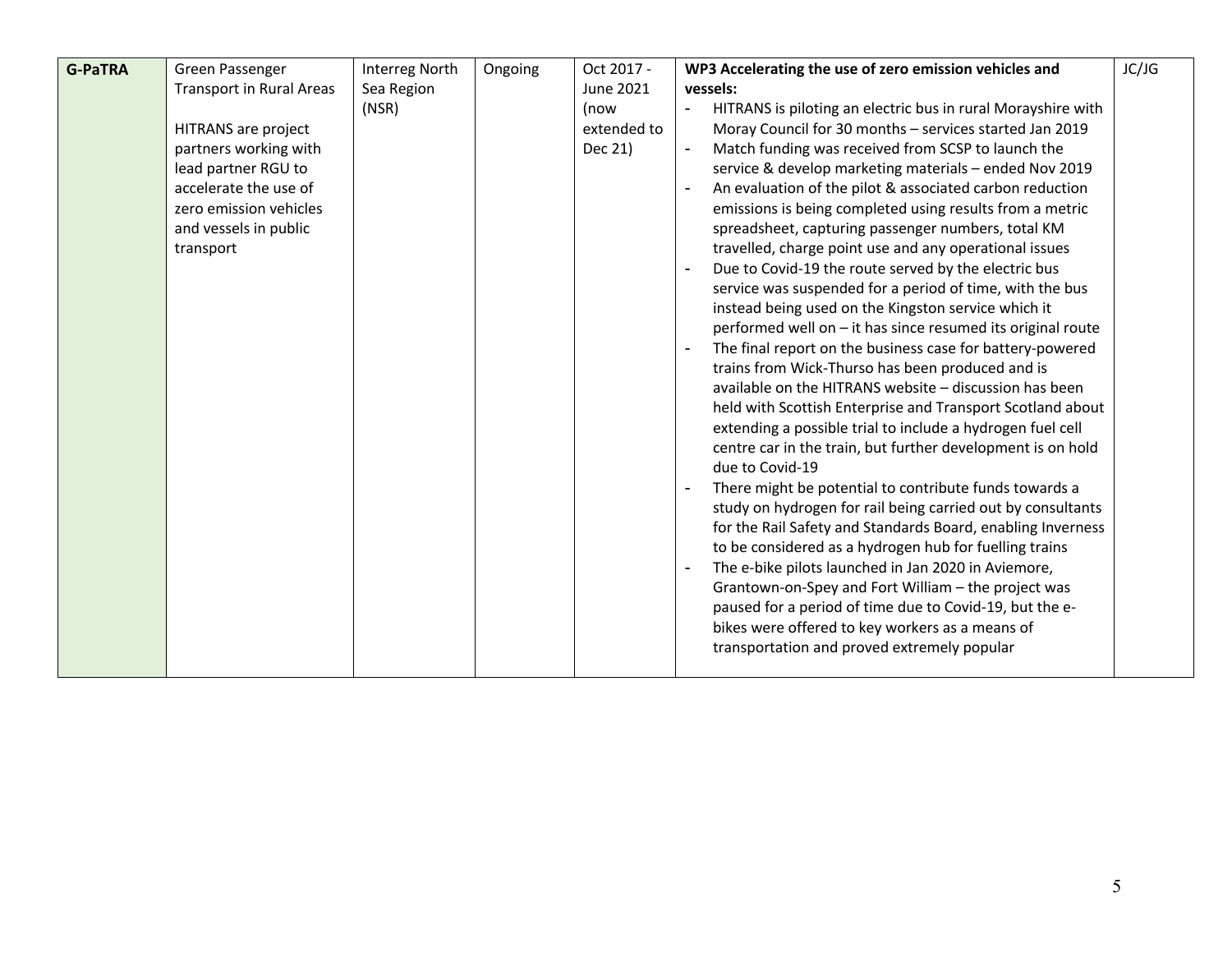| <b>MOVE</b>                        | <b>Mobility Opportunities</b><br>Valuable to Everybody<br>Focuses on co-creation to<br>deliver unusual transport<br>combinations<br>NHS Highland are also<br>project partners                                                                | <b>Interreg North</b><br>Sea Region<br>(NSR) | Ongoing | Sept 2018-<br>Aug 2021<br>(now<br>extended to<br>Feb 22)                        | Implement co-creation pilot to develop new sustainable and<br>durable mobility solutions:<br>HITRANS is working with partner councils to deliver pilots<br>addressing social exclusion by improving accessibility and<br>low carbon travel opportunities into main population<br>centres from rural and peri-urban areas<br>The Highland Council is running a pilot in Sleat, Isle of Skye,<br>using an electric people carrier<br>Due to Covid-19, the vehicle that had been used for<br>passenger transport was for a period of time being used<br>for the transportation of goods to support the community<br>The installation of a charge point for the Sleat vehicle has<br>now been completed<br>Other pilot projects are under development in Orkney and<br>the Black Isle<br>eCargo bike trials are launching early 2021 to support the                                                                                                                                                                                                                              | NM/JC |
|------------------------------------|----------------------------------------------------------------------------------------------------------------------------------------------------------------------------------------------------------------------------------------------|----------------------------------------------|---------|---------------------------------------------------------------------------------|------------------------------------------------------------------------------------------------------------------------------------------------------------------------------------------------------------------------------------------------------------------------------------------------------------------------------------------------------------------------------------------------------------------------------------------------------------------------------------------------------------------------------------------------------------------------------------------------------------------------------------------------------------------------------------------------------------------------------------------------------------------------------------------------------------------------------------------------------------------------------------------------------------------------------------------------------------------------------------------------------------------------------------------------------------------------------|-------|
|                                    |                                                                                                                                                                                                                                              |                                              |         |                                                                                 | increasing number of businesses making deliveries due to<br>Covid-19 and other community use cases                                                                                                                                                                                                                                                                                                                                                                                                                                                                                                                                                                                                                                                                                                                                                                                                                                                                                                                                                                           |       |
| <b>Stronger</b><br><b>Combined</b> | Combined Mobility in the<br>rural public transport<br>system to build<br>sustainable rural public<br>services in symbiosis with<br>private mobility<br>providers & citizens<br>IBI Group are a sub-<br>partner of HITRANS in<br>this project | <b>Interreg North</b><br>Sea Region<br>(NSR) | Ongoing | Jan 2019-<br>Dec 2021<br>(expected to<br>receive an<br>extension to<br>June 22) | WP3 Opening up traffic data as the basis for attraction of<br>third party providing simplified, transnational booking and<br>ticketing of trips:<br>HITRANS role is to explore data requirements & framework<br>for the development of combined mobility - exploring how<br>open data could support visualisation of route planning,<br>travel & payment information in a digital format<br>WP4 Iterative innovation process to develop validated service<br>models:<br>HITRANS will run an innovation process to design a new<br>combined mobility service for tourists and locals - an<br>application was submitted to the MaaS Investment Fund in<br>August 2019 to progress this aim, approved in Dec 2019<br>HITRANS appointed a MaaS Project Officer in May 2020 to<br>progress our work in the project<br>An e-bike share scheme will start in 2021 (start date<br>dependent on movement restrictions due to Covid-19) - 3<br>hubs with 30 e-bikes will be setup across Inverness for<br>residents and visitors<br>HITRANS will explore needs, incentives & marketing | MH/RR |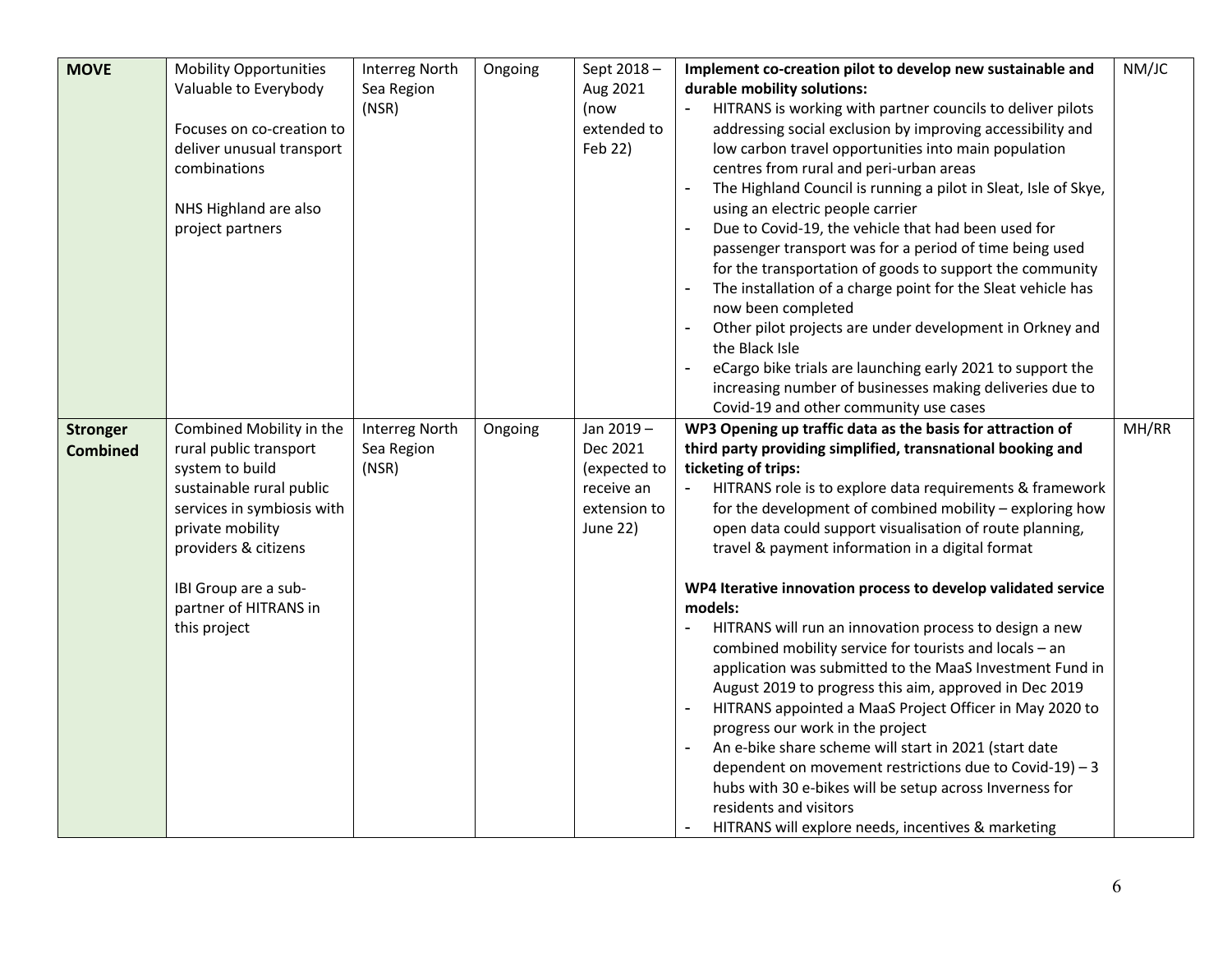|                                 |                                                                                                                        |                                                          |         |                                                                                    | strategies related to integration of local ride-sharing<br>schemes and public transport operations                                                                                                                                                                                                                                                                                                                                                                                                                                                                                                                                                                                                                                                                                                                                                      |       |
|---------------------------------|------------------------------------------------------------------------------------------------------------------------|----------------------------------------------------------|---------|------------------------------------------------------------------------------------|---------------------------------------------------------------------------------------------------------------------------------------------------------------------------------------------------------------------------------------------------------------------------------------------------------------------------------------------------------------------------------------------------------------------------------------------------------------------------------------------------------------------------------------------------------------------------------------------------------------------------------------------------------------------------------------------------------------------------------------------------------------------------------------------------------------------------------------------------------|-------|
| <b>PAV</b><br>(formerly<br>SUV) | Planning for autonomous<br>vehicles by local<br>authorities                                                            | <b>Interreg North</b><br>Sea Region<br>(NSR)             | Ongoing | Sept 2019-<br>Sept 2022<br>(expected to<br>receive an<br>extension to<br>March 23) | <b>WP1 Project Management:</b><br>HITRANS is lead partner with a proportion of budget being<br>contracted out for project management services<br>The contract for project management & communications<br>support was awarded in June to Bax Innovation Consulting<br>following public procurement<br><b>WP4 Pilot Project:</b><br>HITRANS is exploring Inverness Campus as the pilot project                                                                                                                                                                                                                                                                                                                                                                                                                                                            | JG/RR |
|                                 |                                                                                                                        |                                                          |         |                                                                                    | location and has held initial meetings with HIE<br>Now working on a detailed Implementation Plan and<br>progressing with procurement options for a 2021 launch<br>Also exploring potential to run a short AV trial in Orkney to<br>test the technology in settings such as remote airports                                                                                                                                                                                                                                                                                                                                                                                                                                                                                                                                                              |       |
| <b>FASTER</b>                   | Project between NI,<br>Ireland & Scotland to<br>install EV rapid charge<br>points in the Interreg VA<br>programme area | Interreg VA-<br>Special EU<br>Programmes<br>Body (SEUPB) | Ongoing | Sept 2020-<br>Mar 2023<br>(end date<br>TBC)                                        | The project will install 73 EV rapid charge points across the<br>Interreg VA programme area of Scotland, Northern Ireland<br>and Ireland to increase the number of publicly accessible<br>rapid charge points, and subsequently increase the<br>number of EV car registrations<br>HITRANS will install 24 rapid charge points (or more if<br>budget allows) across the HITRANS proportion of the<br>Interreg VA programme area<br>HITRANS will liaise with Transport Scotland to work<br>together on the site selections and procurement of charge<br>points<br>Several meetings have been held with University of<br>Strathclyde to progress site selection work and individual<br>meetings with each of the three local authorities, with<br>early results now being established and shared with the<br>local authorities from Strathclyde's GIS work | JG/NM |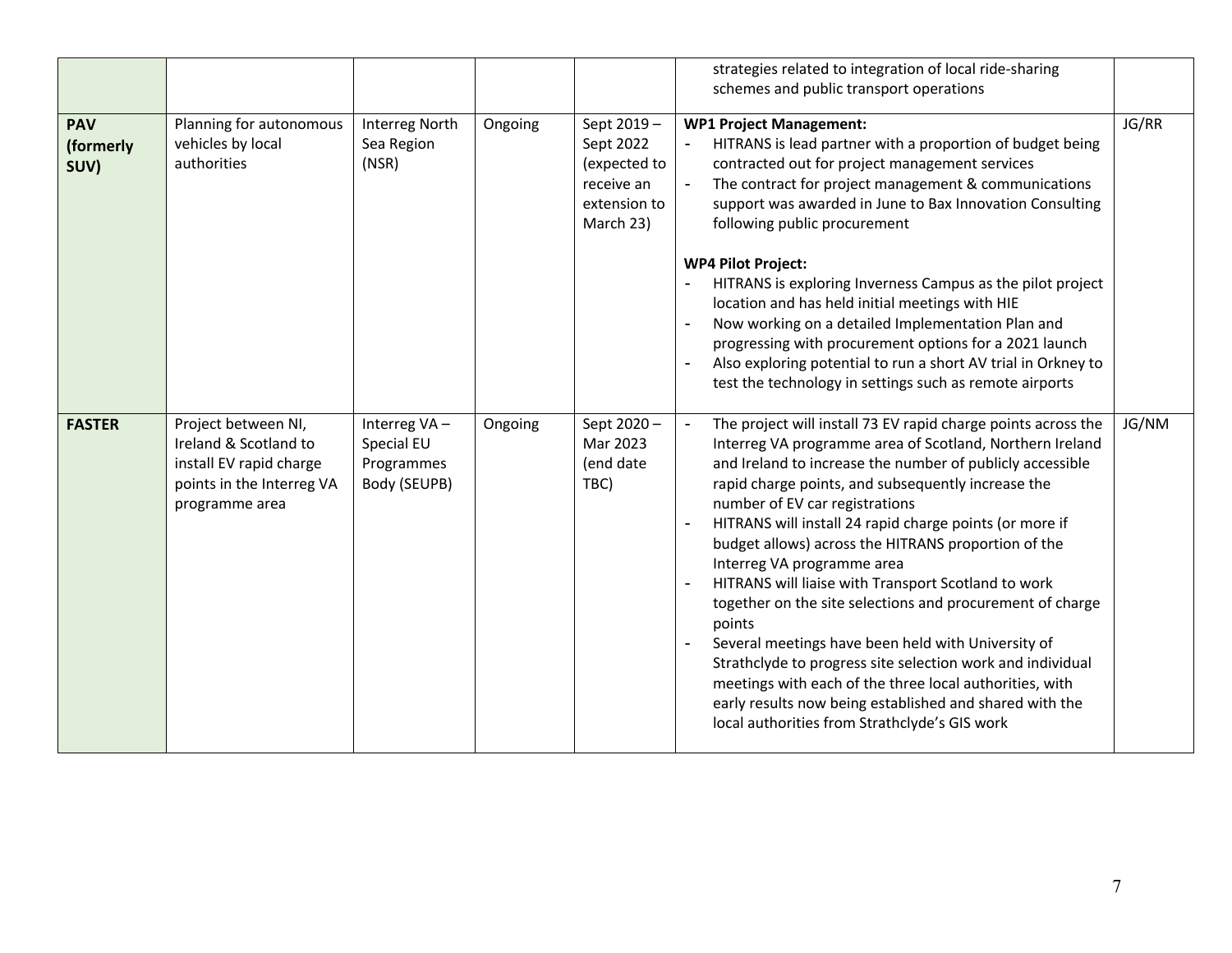| <b>LCTT</b> | Low Carbon Travel &                                                                                                                                                                                                          | European                               | Ongoing | 2018-2021  | <b>Inverness Low Carbon and Active Travel Hubs:</b>                                                                                                                                                                                                                                                                                                                                                                                                                                                                                                                                                                                                                                                                                                                                                                                                                                                                                                                                                                                                                                                                                                                                                                                                                                                                                                                                                                          | NM/VT |
|-------------|------------------------------------------------------------------------------------------------------------------------------------------------------------------------------------------------------------------------------|----------------------------------------|---------|------------|------------------------------------------------------------------------------------------------------------------------------------------------------------------------------------------------------------------------------------------------------------------------------------------------------------------------------------------------------------------------------------------------------------------------------------------------------------------------------------------------------------------------------------------------------------------------------------------------------------------------------------------------------------------------------------------------------------------------------------------------------------------------------------------------------------------------------------------------------------------------------------------------------------------------------------------------------------------------------------------------------------------------------------------------------------------------------------------------------------------------------------------------------------------------------------------------------------------------------------------------------------------------------------------------------------------------------------------------------------------------------------------------------------------------------|-------|
|             | <b>Transport Hubs</b><br><b>HITRANS</b> are contributing<br>£15k each year to each<br>scheme for The Highland<br>Council, Moray Council<br>and Orkney Islands<br>Council to deliver low<br>carbon travel & transport<br>hubs | Regional<br>Development<br>Fund (ERDF) |         | (extended) | The Low Carbon will be located within the Rose Street<br>multi-storey carpark. The hub will establish an EV charging<br>hub with 13 multi-use EV charge points capable of further<br>expansion, and will trial innovative energy supply sources<br>and storage that can act as a catalyst for encouraging the<br>transition to ultra-low emission vehicles across the<br>Highlands. Work to implement the new chargers is<br>progressing with contracts documents currently being<br>prepared.<br>Project partners held a workshop with Active Travel<br>partners to consider revised proposals for the Active Travel<br>Hub element of the project. This together with other<br>information has been submitted to the LCTT Fund<br>administrators for their consideration. The revised<br>submission seeks to adopt a more City wide approach to<br>Active Travel with a series of mini-hubs complementing<br>other Active travel development in the city.<br>HITRANS Officers are managing the development of<br>designs for the Active Travel Hub element of the project<br>which will be located at Raigmore Hospital (NHS Highland<br>are a project partner and also provided match funding). It<br>is envisaged that this will include a docking station for the<br>new e-bike hire scheme, high quality bike storage for staff<br>and visitors, a new bus shelter and improved information<br>on all transport modes. |       |
|             |                                                                                                                                                                                                                              |                                        |         |            | Orkney LCTT - Stromness Multi Modal Low Carbon & Active<br><b>Travel Hub:</b><br>The Stromness Multi Modal Low Carbon and Active Travel<br>$\blacksquare$<br>Hub will provide a combination of transport decarbonising<br>initiatives covering ferries, buses, cars and bicycles,<br>utilising surplus electricity from Orkney's renewable wind<br>and tidal energy<br>The Stromness Ferry terminal has been chosen as it is<br>where several modes of transport come together, with the<br>mainland ferry sitting for up to 16 hours a day on diesel<br>engines, and opportunity to electrify the arterial<br>Stromness to Kirkwall bus route                                                                                                                                                                                                                                                                                                                                                                                                                                                                                                                                                                                                                                                                                                                                                                               |       |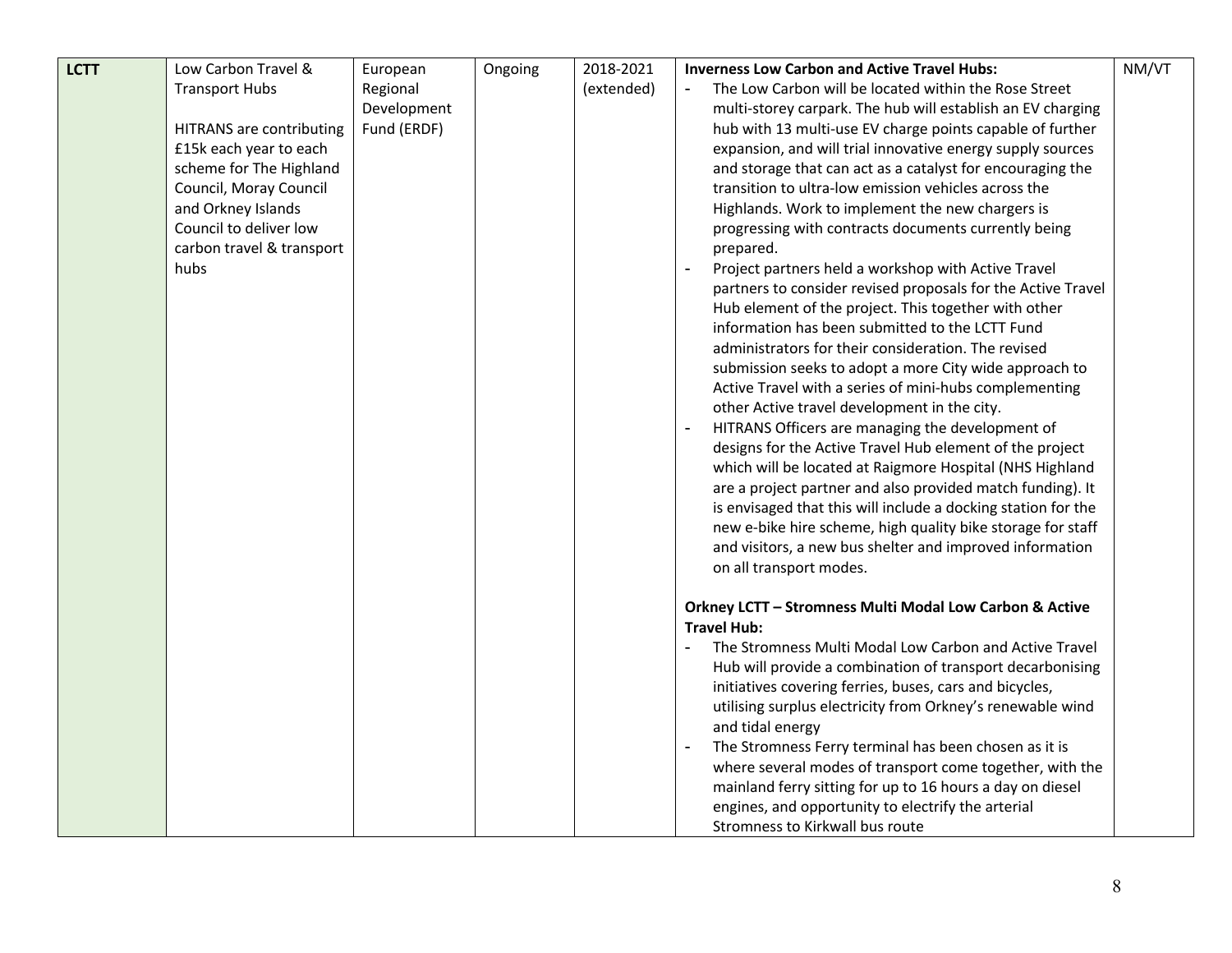|  |  | The project has been severely delayed through the COVID-<br>19 lockdown with limited progress in recent months.<br>Site installation works for the new MV Hamnavoe shore<br>power connection stopped in March, after the installation<br>of the new SSE substation. Works are due to start back on<br>site in September with commissioning of the shore power<br>system expected to take place in October.<br>$\blacksquare$<br>Electric Bus charge point was installed in Dec 2019 with<br>the public charge points due to be installed in October<br>The original design for the cycle hub has been reviewed by<br>OIC with details re-submitted to address comments raised<br>by building standards.                                                                                                                                                                                                                                                                                                                                                                                                                                                                                                                                                                                                                                                                                                    |
|--|--|------------------------------------------------------------------------------------------------------------------------------------------------------------------------------------------------------------------------------------------------------------------------------------------------------------------------------------------------------------------------------------------------------------------------------------------------------------------------------------------------------------------------------------------------------------------------------------------------------------------------------------------------------------------------------------------------------------------------------------------------------------------------------------------------------------------------------------------------------------------------------------------------------------------------------------------------------------------------------------------------------------------------------------------------------------------------------------------------------------------------------------------------------------------------------------------------------------------------------------------------------------------------------------------------------------------------------------------------------------------------------------------------------------|
|  |  | Moray LCTT - Speyside Low Carbon Hub and Speyside Way<br><b>Active Travel Path Development:</b><br>The Speyside Low Carbon Hub project includes the<br>installation of EV charge points, incorporating 2 rapid<br>chargers, one of which will be dedicated for charging<br>public transport buses, and a fast charger for dedicated<br>use of the local car club to support the introduction of a<br>car & e-bike club for the Speyside area<br>The hub will also include open cycle storage and bike<br>$\blacksquare$<br>repair stations at strategic points on the Speyside Way,<br>close to vehicle parking locations to encourage park & ride<br>for those not confident to undertake longer journeys by<br>bike<br>All the path upgrade works to improve the Speyside Way<br>between Craigellachie and Carron have been completed.<br>This provides a much higher quality route to encourage<br>local commuting by bicycle.<br>Installation of additional rapid chargers are pending an<br>$\overline{a}$<br>upgrade of the local substation by SSE. Once this has been<br>completed a local car club will expand to operate from<br>Aberlour, and will include e-bike hire in the offering,<br>making Aberlour a real low carbon hub for Speyside.<br>An application for additional funding to extend the path<br>upgrade to Cragganmore at the western end of Moray has<br>also been made to LCTT. |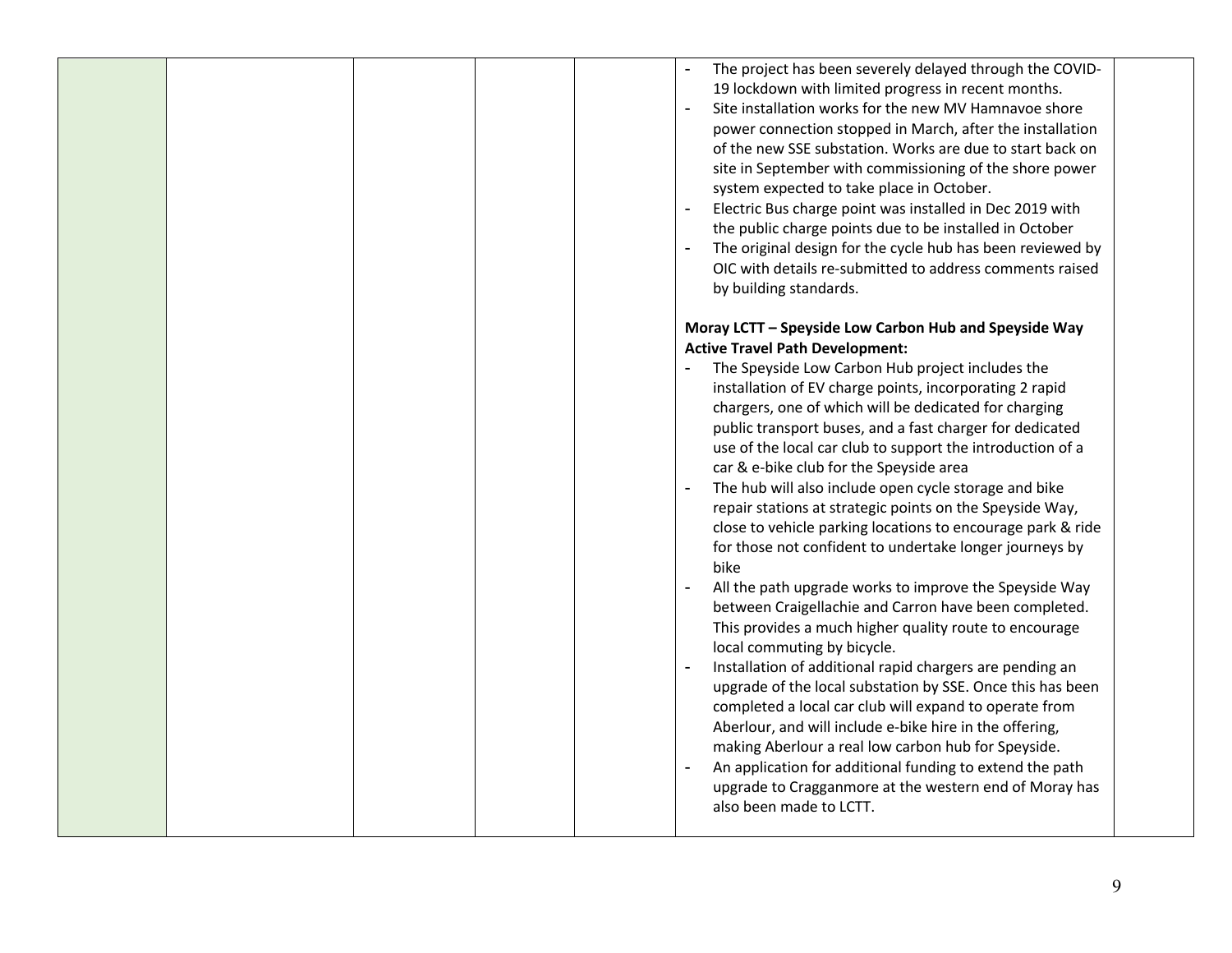# EU Projects – Budgets

| <b>Status</b>   | <b>Project Title</b>     | Programme                                 | <b>HITRANS Budget</b> | <b>Intervention</b><br>Rate | <b>HITRANS Contribution</b> | Lead  |
|-----------------|--------------------------|-------------------------------------------|-----------------------|-----------------------------|-----------------------------|-------|
| <b>Approved</b> | Smart Cities (Phase 1&2) | European Regional Development Fund (ERDF) | £1,000,000            | 50-70%                      | £400,000                    | NM/JG |
|                 | G-PaTRA                  | Interreg North Sea Region (NSR)           | € 509,874             | 50%                         | € 254,937                   | JC/JG |
|                 | <b>MOVE</b>              | Interreg North Sea Region (NSR)           | € 349,412             | 50%                         | € 174,706                   | NM/JC |
|                 | <b>Stronger Combined</b> | Interreg North Sea Region (NSR)           | € 352,851             | 50%                         | € 176,426                   | MH/RR |
|                 | <b>PAV</b>               | Interreg North Sea Region (NSR)           | € 845,868             | 50%                         | € 422,934                   | JG/RR |
|                 | <b>FASTER</b>            | Interreg VA SEUPB Cross-Border Programme  | € 1,675,703           | 85%                         | € 251,355                   | JG/NM |
|                 | <b>LCTT</b>              | European Regional Development Fund (ERDF) | £135,000              | n/a                         | £135,000                    | NM/VT |
|                 | <b>TOTAL £</b>           | <b>Exchange Rate Jan 2021</b>             | £4,506,799            |                             | £1,691,253                  |       |